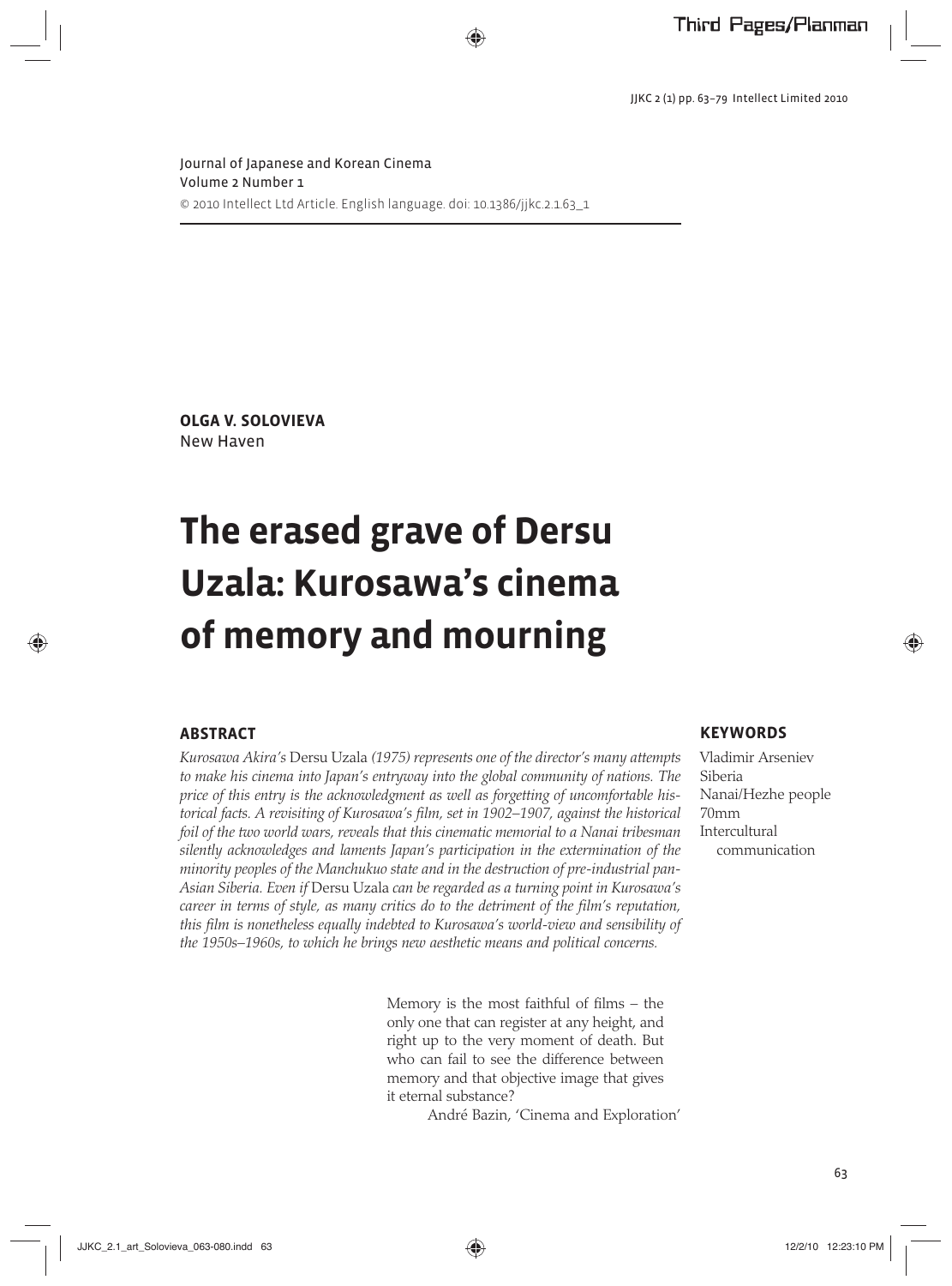### IN THE STEPS OF ARSENIEV: KUROSAWA'S DERSU UZALA AND ITS **NARRATIVE FRAME OF GRIEF**

⊕

Kurosawa's Dersu Uzala (1975) has for many years been considered a film marking a decline in the director's creative power. Film scholars such as Joan Mellen and Donald Richie, as well as critics in Japan who had praised his earlier films of the 1950s and 1960s, were disappointed by Kurosawa's Russian film, accusing the director of an exaggerated emphasis on the epic, showy style of the 70 mm format at the expense of thematic substance and depth (Galbraith 2001: 512-5). Only in this decade has a rehabilitation of Dersu Uzala, along his other films of the 1970s, begun. See, for example, The Emperor and the Wolf, Stuart Galbraith's double biography of Kurosawa and Mifune:

The critics failed to realize that, like Lean, Kurosawa used the format in a matter quite unlike that of other directors. In 70 mm, Dersu Uzala is more intimate than epic. With it he creates mood not, as Mellen states, at the expense of substance, but to draw his two characters closer together and to heighten the reality of the world they inhabit (2001: 515).

But the rehabilitation and re-reading of *Dersu Uzala* deserves to be taken even further than Galbraith's restoration of psychological depth. The epic qualities of the film (as evidenced in format, geopolitical setting and international participation) go beyond the psychological to include political and philosophical dimensions; these should merit our attention now that the global scope of Kurosawa's film-making comes more and more to the fore (Martinez 2009). In the following, I would like to show that even if Dersu Uzala can be regarded as a turning point in Kurosawa's career in terms of style, this film is nonetheless equally indebted to Kurosawa's world-view and sensibility of the 1950s-1960s, to which he brings new aesthetic means and political concerns.

Dersu Uzala is a cinematic adaptation of the 1926/1928 memoir by the Russian explorer of Siberia, Vladimir Arseniev, entitled B дебрях Уссурийского *kpaa/In the Wilds of Ussuriland* and translated into English in 1941 by Malcolm Burr as Dersu the Trapper. The film starts where the book ends: in 1910 Arseniev returns to the village of Korforovskaya, where several years before at the edge of the woods he had buried Dersu Uzala, his expedition guide. To his consternation, Arseniev realizes that the development of the village and its growth far beyond its previous borders have swallowed up the grove of cedars that used to mark the gravesite. With the trees cut down and the grave levelled, there is no sign or mark left to record his friend Dersu apart from Arseniev's memory.

In fact, by the end of the story Arseniev describes how after burying Dersu he had sat by the road grieving and commemorating. In writing down this recollection, he adds: 'As in the cinema, all the pictures of our past life together were unrolled before the eyes of my memory' (Arseniev [1928] 1996: 339). By this point in the book, the 'pictures' of Arseniev's and Dersu's adventures unrolling in Arseniev's memory are already familiar to the reader. The book ends with this melancholy farewell not only to Dersu, but also to Dersu's natural habitat, the *taiga*, which is vanishing under the advance of towns, railroads and highways.

Arseniev's earlier and more technical expedition diaries – published in 1912 in the journal of the Russian Far East *Приамурье/The Amur Region* and in 1921 in two books, *Πο Уссурийскому Краю/In the Ussuri Region* and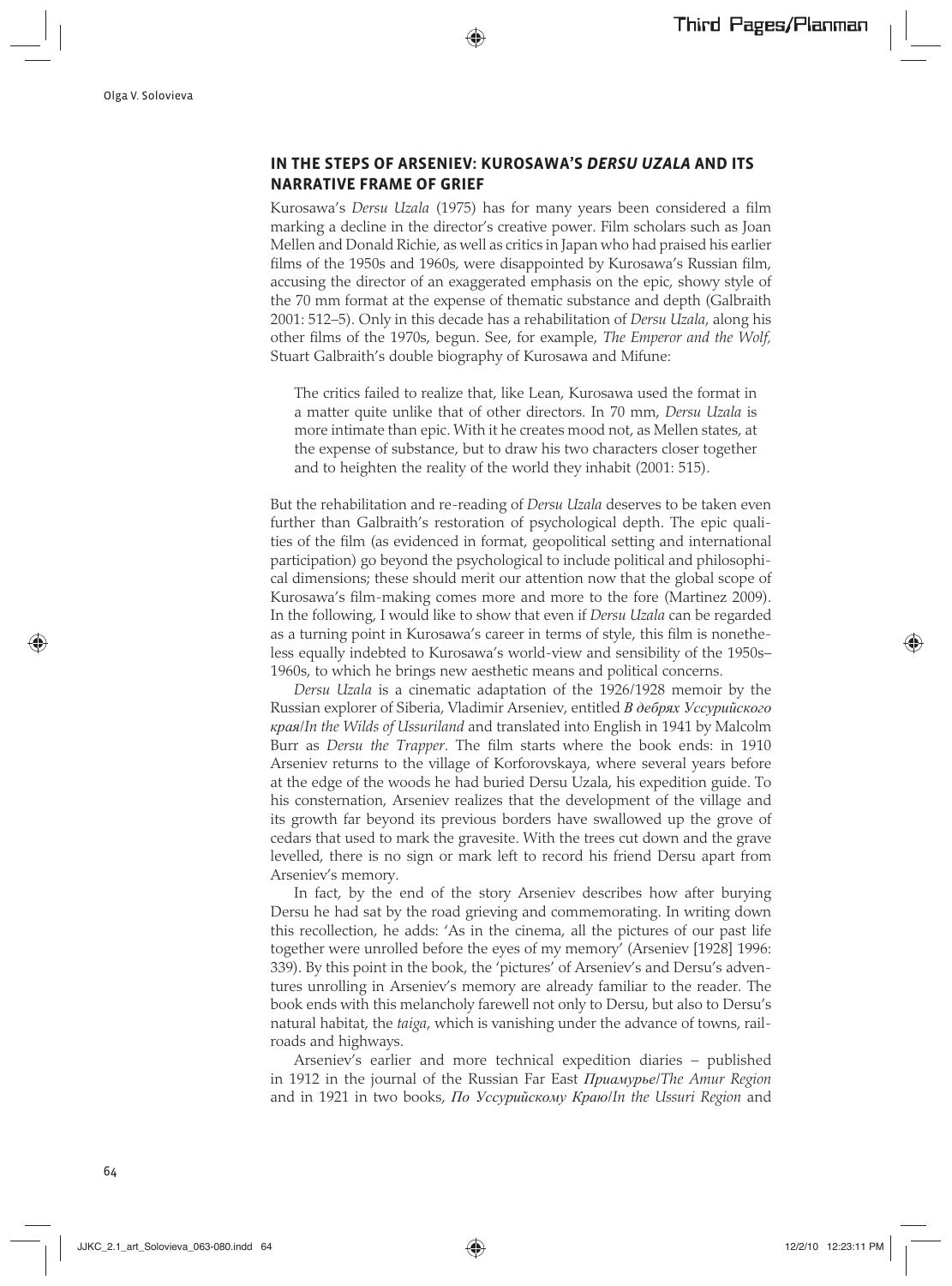Дерсу Узала/Dersu Uzala – had contained scattered and fragmentary episodes involving Dersu. The English-language adaptation Dersu the Trapper brings these fragments together and presents a coherent and suspenseful narrative about the two men's meeting and their friendship and adventures in the Ussuri region of Siberia. Seizing upon Arseniev's reference to the cinematic nature of memory, Kurosawa places the explorer's visit to Korforovskaya at the film's very beginning so that the whole narrative can be staged in two long flashback sequences, framed as Arseniev's act of remembering.

⊕

The first Japanese translation of In the Wilds of Ussuriland (titled after the Russian original's subtitle, 'A Journey Through the Mountains of the Sihote-Alin Region', Shihota-Arin sanmyaku tôsaki, was published in 1938. Kurosawa discovered the book during the Second World War and began to think of filming it with Japanese actors and with the island of Hokkaidô as a setting, but he abandoned this project as unfeasible. Hokkaidô eventually became the location of Hakuchi (1951), Kurosawa's adaptation of Dostoevsky's The *Idiot*, of which *Dersu Uzala* was therefore the major conceptual predecessor and competitor. In 1973, when the Soviet production studio Mosfilm invited Kurosawa to make a film of his choice in Russia, the more than twentyyear-old idea of adapting Arseniev's book resurfaced.

Mosfilm's invitation gave Kurosawa an opportunity to shoot on location in Siberia, in the very region where Arseniev had conducted his expeditions at the dawn of the twentieth century. Most of the characters could stay Russian, framing and bringing out the focus on the Asian protagonist Dersu, a hunter from the Ussuri branch of the Nanai tribe (known to the Russians of that period as the Goldi). Shot in the Russian language with Russian actors and a predominantly Russian crew, this Siberia-based film may seem to have had little relevance and interest for a Japanese audience. The question of Kurosawa's topic appears even more intriguing if one considers that Kurosawa insisted on his commitment to the local audience, claiming, 'I would never make a film especially for foreign audiences [...] If a work cannot have meaning for a Japanese audience, I - as a Japanese artist - am simply not interested' (Martinez 2009: 26).

Although upon the film's release Kurosawa claimed many times that its message is ecological and that modern man has a lot to learn from Dersu in this respect (Stone 1991: 160–161; Cardullo 1992: 180), the director's concern with the protagonist and his grave seems to have much darker, unexpressed roots. Yoshimoto points out that Kurosawa framed the film's narrative in a way that highlights its sense of grief:

Significantly, even at the end of the film, the narrative never comes back to the opening scene of Arseniev's visit to Dersu's grave site in 1910; instead, it concludes with the scene of the burial of Dersu in 1907, when he is murdered by a robber for his expensive rifle, a parting gift from Arseniev. Thus, never reaching a resolution, the film is permanently suspended between the two moments of grief over Dersu's death.

(Yoshimoto 2000: 345)

But what are Dersu and his death to Japanese audiences? We know that the original idea of the film was at odds with Japanese militarism. In a 1981 interview, Tony Rayns asked the film director about the influence of militarism – the national situation in which he entered the film industry - on his cinematic career: 'Do you think your career would have developed differently if the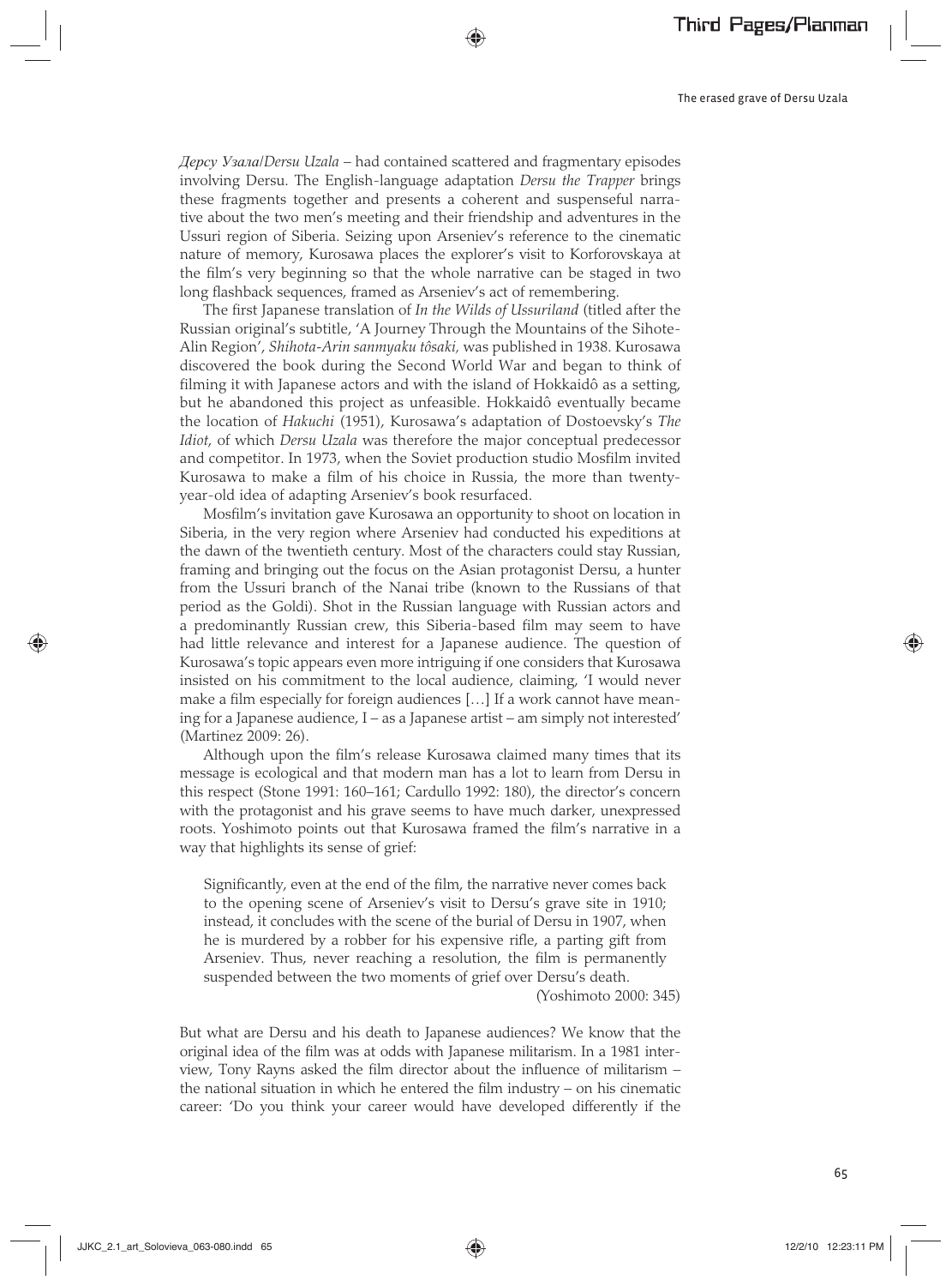national situation had been different?' (1981: 83). In response to this question, Kurosawa described the climate of censorship that doomed many of his wartime ideas:

⊕

There was no freedom of expression during the war. All I could do was read books and write scenarios, without having any real outlet for my own feelings. Dersu Uzala was one of the ideas that came to me then. Like other ideas, it underwent a process of fermentation and maturing, rather like alcohol. Those ideas exploded once the war was over.

 $(1981: 83)$ 

Even if a process of fermentation and maturing resulted in the *Dersu Uzala* of 1975 with its 'ecological' overtones, the first concept of the film goes back to the moment and motive of Kurosawa's peak interest in Dostoevsky: 'the novelist's era, with social oppression and the destruction of truth under the tsars, [was] a direct analogy to the epoch of Japan's imperial expansion in Asia and the Pacific, during which [Kurosawa] matured as an individual and an artist' (Goodwin 1994: 71).

In fact, the platoon of Russian soldiers headed by the officer Arseniev whose task is to map the Russian territory adjacent to Manchuria, first in preparation for the Russo-Japanese War of 1905 and then in its aftermath, can be seen as an analogy for the Japanese advance into the neighbouring regions of Manchuria in the 1930s.

The trackless land that Arseniev has to chart and where state borders are still to be marked appears as a pre-modern pan-Asian no-man's-land where populations of Chinese, Koreans, Manchurians and many Mongolian tribes are equally at home, moving, hunting and trading freely, occasionally clashing in local conflicts. Russians, like the Japanese in their day, unambiguously come to these Asian territories as colonizers (Kopper 1991: 195). They bring to this land 'civilization', which means territorial claims with borders, controls and trade taxes. Such mappings and extractions then give the occasion for wars in which colonial interests will clash, with a heavy price paid again and again by the local populations.

This historical background is a powerful subtext, hinted at only indirectly through the Russian characters' military outfits and Arseniev's measuring and charting apparatus. The film's emphasis on the two dates of the expeditions -1902 and 1907 – projected in bold numerals in 70mm format is difficult to overlook. These dates frame the time of the Russo-Japanese conflict, present as an ominous ellipsis, a silent gap that anticipates the two future world wars to come: wars fought over the same issues of mapping and remapping of conquered territories by the industrialized powers.

### DERSU UZALA, THE NANAI

In an interview with Kurosawa, Bert Cardullo articulates the theme of Dersu Uzala around the character of Dersu, whose wisdom and knowledge of the ways of the forest are often foregrounded.

[Cardullo:] So one of the film's themes is man's harmony with nature – when he achieves it  $-$  and how such harmony can only help his relations with other men.

[Kurosawa:] Precisely (1992: 180).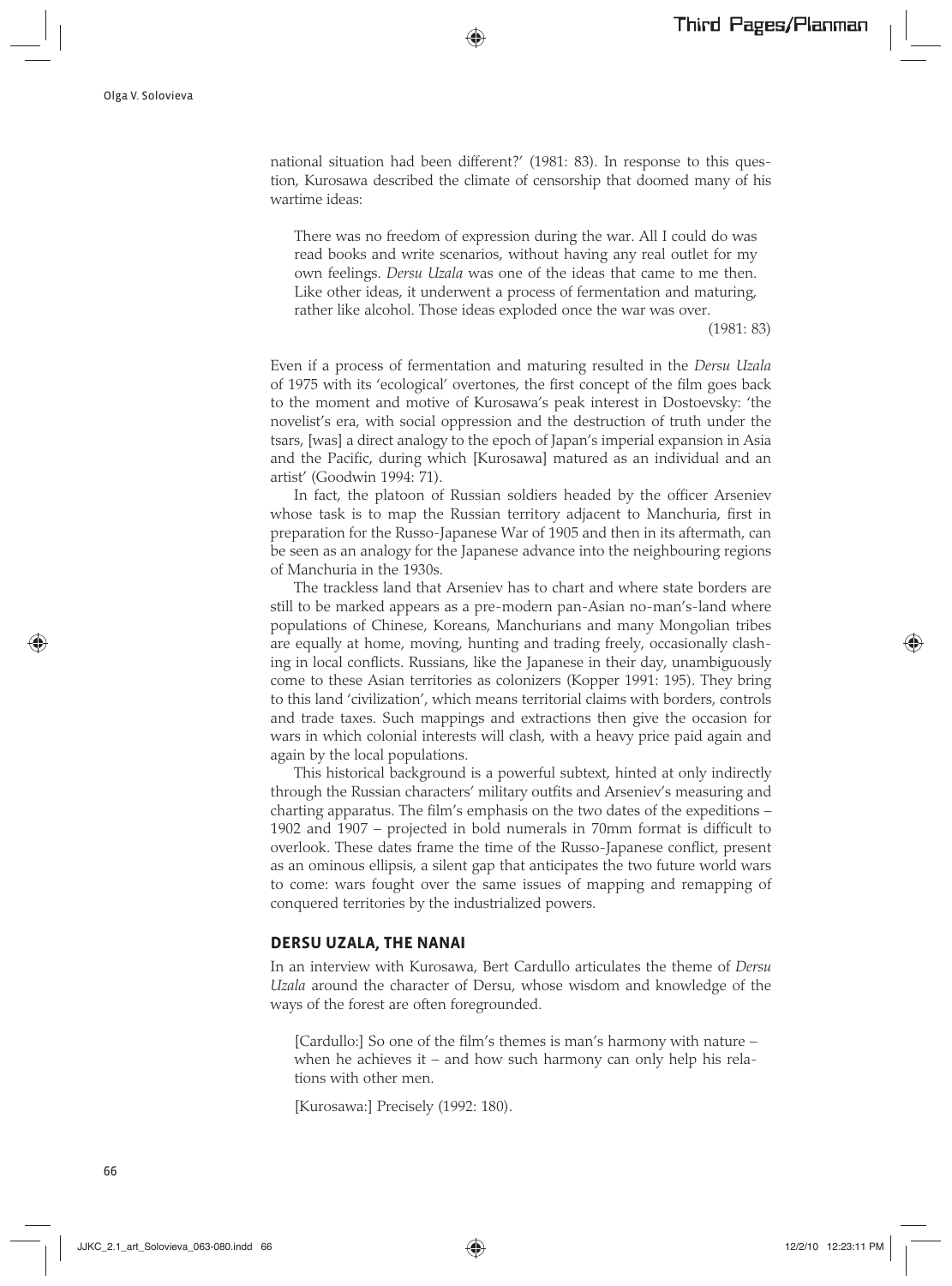Despite Kurosawa's unambiguous answer, his film sends a somewhat different message.

Kurosawa represents Arseniev's and Dersu's relationship as a symmetrical one with regard to their knowledge and mastery over their respective cultures. Dersu lives in harmony with the taiga to the same extent as Arseniev lives in harmony with the city; that is, both know the rules and semiotics of their respective habitats. For example, whereas Dersu shows Arseniev how to read tracks to reveal information about their human and animal makers, or explains that a loop of straw hung on a tree branch means that there is no ginseng in this area, Arseniev reciprocates by explaining to Dersu that one has to pay for the water delivery in the city, or that one is not permitted to shoot a gun in a public space where one can injure people. Conversely, Dersu's knowledge is of no use to him in the city.

Dersu is Arseniev's helper and collaborator in the latter's task of demystifying and mastering the taiga. Before meeting Dersu, Arseniev sees the taiga exclusively through the prism of his own culture and education. He draws on Goethe's Walpurgis Night, a sample of European mythmaking, to describe the fearsome, discomfiting forest hollow where he and the men bivouac as a place populated by demons and witches. The sudden appearance of Dersu and his conversation lifts the mystery from the woods. Arseniev quickly enlists him as a guide.

The major message that Dersu conveys to the Russians is that they are not just conquering a wilderness but entering into communication with another culture, to which they are blinded by their own ignorance. Dersu makes the taiga appear not as nature but as culture; it is this cultural quality that arouses Arseniev's and his soldiers' respect. Dersu's experience and authority are emphasized in Kurosawa's film through the stark contrast drawn between him and the soldiers of Arseniev's troop. Again and again, we see Dersu upbraiding the self-styled emissaries of civilization for their naïve ignorance of the Siberian life and their childish, careless behaviour.

For a character 'in harmony with nature', one would have to look back to the figure of Platon Karataev from Tolstoy's War and Peace, a peasant whom the aristocrat Pierre Besukhov befriends in the prisoner-of-war camp during the war with Napoleon. Platon Karataev mysteriously lacks a past and a locality. He is all round in his face and figure, and speaks almost exclusively in proverbs. Tolstoy portrays him as in close touch with nature and a harmonious part of its pantheistic order. His death is just a quiet disappearance, a fusion with his surroundings, leaving no trace behind. Pierre learns from Platon the wisdom of acceptance of fate and nature, which helps him to resolve his existential search for the meaning of life.

Unlike Platon Karataev, Dersu is an active, complicated and even tragic character, haunted by an uneasy past. One night Arseniev sees him performing a shamanic ritual over a bonfire to calm the spirits of his family who have appeared to him in a dream begging for food. At this point, we learn that he used to live in a village with his wife and children, who died from smallpox. Fellow villagers burnt down the house with his family's bodies inside, and thereafter he became a lone hunter in the woods. From an early moment in the film, when he tells this story to Arseniev, Dersu's cheerful demeanor is overshadowed by death and destruction.

Dersu's relation to nature is not intuitively harmonious but highly rational. It is based on practical knowledge and empirical observation. Yet though it is based on the transmitted experience of the centuries, Dersu's mastery over nature is not absolute. On the contrary, he is always aware of the danger and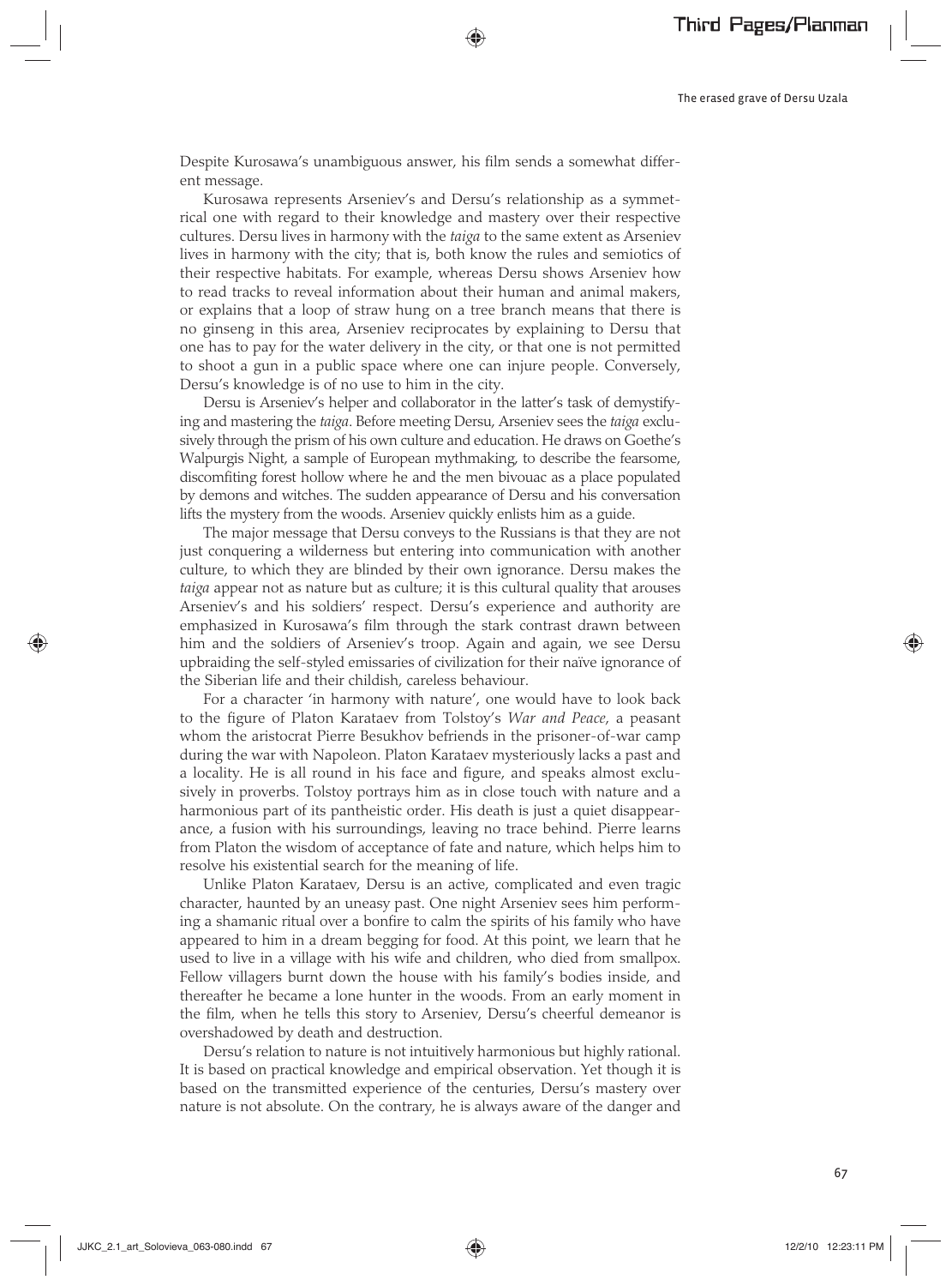unpredictability of the taiga. Dersu's respect for nature and everything living comes from his awareness of his limitations. When by accident he breaks a paramount taiga taboo by discharging his rifle at a tiger, he begins to succumb to the greater power of the wilderness, so convinced of his transgression that from that moment on he is haunted by visions of doom.

⊕

Punishment is indeed around the corner: his failing eyesight gradually robs him of his survival skill as a hunter. After a failed attempt to adjust to city life as Arseniev's houseguest in Khabarovsk, Dersu decides to return to the taiga, only to be killed by bandits on his way back: they are motivated by the newest-model rifle given to the hunter by his friend. As if to confirm the law of the taiga, these town bandits accomplish the wounded tiger's revenge. Thus, Dersu appears as a classically tragic figure, trapped by his fate like the prototypically Western Oedipus. He first appears in Arseniev's life in the darkness of the night and dies a dark, unnatural death. Dersu's grave, which Arseniev visits, is also the scene of a crime, the very place where Dersu was murdered.

It can be argued that the perception of Dersu as a 'man in harmony with nature' is mostly due to Arseniev's misunderstanding and misinterpretation of the Nanai language. The linguist Johanna Nichols has analysed Arseniev's linguistic depiction of Dersu, concluding that Arseniev's rendition of Dersu's speech mixes a Chinese pidgin Russian with some grammatical features of Tungusic languages spoken in the Sikhote-Alin area - 'the imperative as an invariant finite verb form, *moia* (mine) and *tooia* (yours) as invariant first and second-person pronoun forms, and lack of case inflection on nouns' (Nichols 1993: 186–7). This type of language is stereotypically associated with Siberian natives in travel literature. In fact, there is no reason to assume that a Nanai native fluent in Chinese, Nanai und Udehe, would speak Chinese pidgin Russian rather than a broken version of standard Russian.

Nichols suggests that Arseniev's representation might reflect the explorer's expectations rather than Dersu's actual linguistic competence (1993: 186). A Dersu who spoke broken standard Russian would no longer be a noble savage from whom Arseniev could expect the guidance of pre-civilizational wisdom, but just a regular foreigner. The token of this wisdom in Arseniev's writing is Dersu's alleged animism. The main evidence for his animism is Dersu's common usage of the Russian word 'lyudi' (people) in reference to animals, things and elements. The word *lyudi* implies a state of being animate and conscious, like people: 'Ryba tozhe lyudi/Fish is people too' (that is, they are alive, they perceive, they think).

However, the stronger claim made by Arseniev for Dersu's animism is that even inanimate objects are living and conscious in his world. This, according to Nichols, is partially due to a grammatical classification applied in the Nanai language to all nouns to which agency is ascribed in a sentence. In such utterances, the word 'lyudi' is used as a nominalizer in combination with adjectives, meaning 'one' or 'thing'. Thus, when Dersu complains about the loud campfire as 'khudoy lyudi' (literally 'bad people'), it means 'bad one', 'bad thing' (Nichols 1993: 192-3). Arseniev's overinterpretation of Dersu's language has its goal and meaning in an attempted critique of civilization and elevation of the noble savage. The explorer wants to portray for his educated and cultured contemporaries a way of thinking that reflects man's ancient harmony with nature. This primitive wisdom, it is claimed, is being destroyed by technological progress.

Despite endorsing Arseniev's message about harmony with nature in the interviews, Kurosawa undertakes an important deviation by removing the latter's comments about Dersu's animism. The director stages the scenes so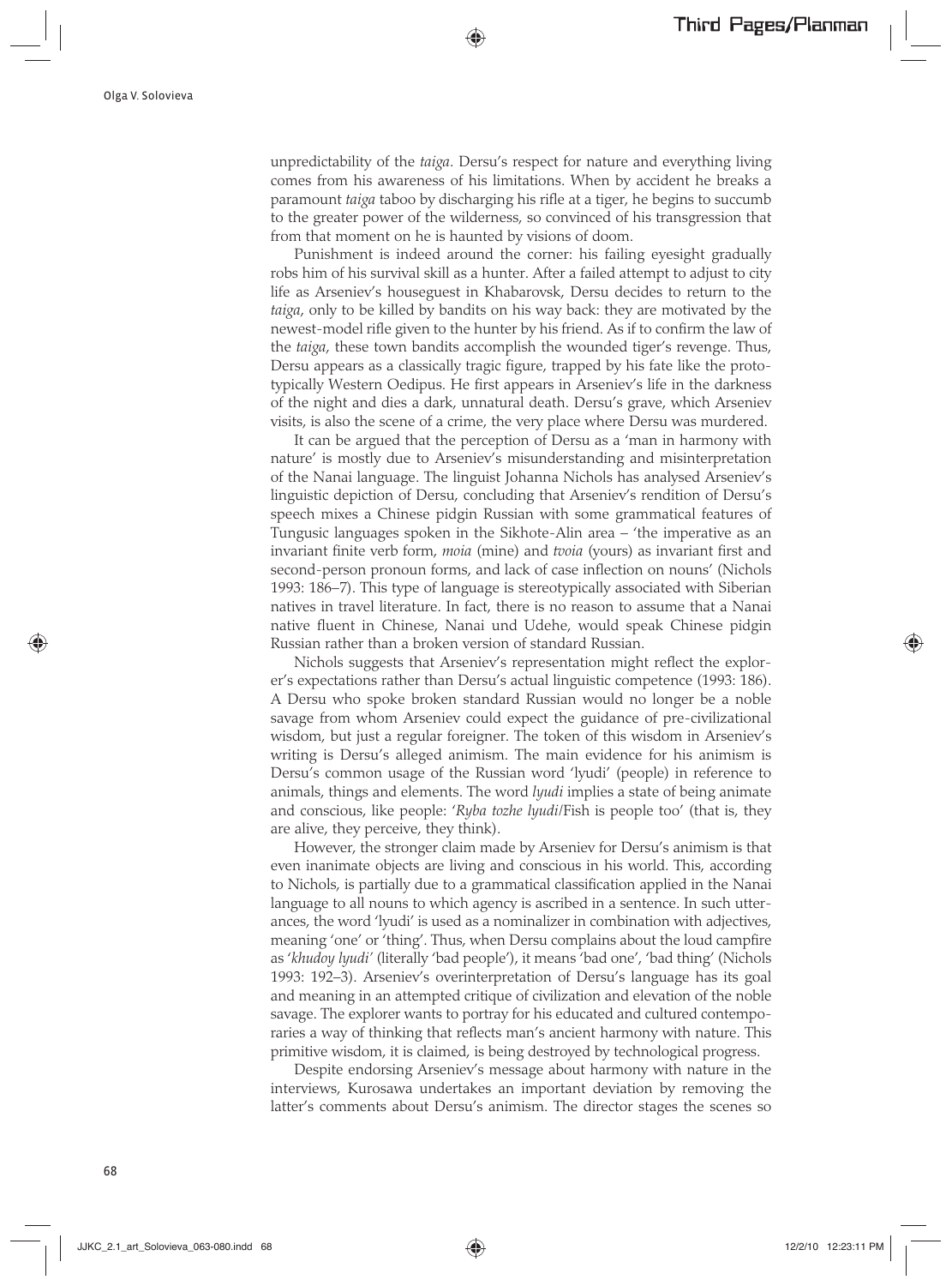that the language of Dersu appears to be paramount in the film, but he lets it stand on its own without an omniscient explanation. The real meaning of Dersu's world-view stays always somewhat remote and is left to the viewer's own interpretation. Viewers can never be sure whether Dersu's language is a direct expression of his beliefs or just constitutes an attempt to make himself understood by the Russians whose ignorance of his natural habitat is such that he has to point out reproachfully: 'You are like children, live taiga – die soon!'

Whatever is behind Dersu's language, the message comes across to his Russian interlocutors as well as to the film audience as an expression of wisdom and consideration for the other, be it humans, animals, plants or elements. But at the same time, one is always aware that this impression is conveyed through a linguistic incongruity. Dersu's supposed 'animism' recalls an ancient way of thinking that the representatives of civilization, too, might have shared in the times long past, but have since thoroughly forgotten. Only an uncanny encounter with this Asian nomad can bring it back to mind in an age when civilization has approached the point of self-destruction.

The threat of self-destruction was different in Arseniev's age - the time of the beginnings of militarism - and in 1975, when Kurosawa extends the old anti-militarist sensibility to the cultural and technological warning of the impending ecological catastrophe:

People today have forgotten that man is a part of nature and, as a result, they are rapaciously destroying their natural environment. The air is becoming unbreathable, and, in twenty years or even less, Japan will be an unfit place to live. We are on the eve of disaster - something that should be shouted from every rooftop.

(Cardullo 1992: 180)

Dersu's failure to adjust to the city, which turns out to be his doom, is not in the least due to Arseniev's failure to adequately return Dersu's service of cultural mediation and translation. The message that Arseniev and Kurosawa seem to share is that the language of the city is not translatable back into the language of the taiga. Dersu's rejection of civilized life is supposed to be a harsh judgment on civilization as a perversion of nature, freedom and common sense, but it also comes across as a fulfillment of the inevitable. Quite literally, his murder on the way back to the taiga tells us that there is no turning back from the progress of civilization.

### **NEW YEAR'S EVE SCENE**

The climactic scene of the film is New Year's Eve in the *taiga*, the last scene where we see Arseniev and Dersu in the Ussuri wilderness before they move together to Arseniev's house in Khabarovsk. The scene is climactic as much with regard to the plot development as to the friends' usual miscommunication, which has been driving the film all along but becomes tragic and selfreflexively allegorical at this point in the film.

In this scene Arseniev wakes up in his dark tent in the middle of the night to the eerie sound of the howling wind and the jingling of makeshift ice and tin Christmas decorations on a pine tree outside. He looks out of the tent, fixing his eyes on a decorated tree in the bluish nightlight. Both sound and lighting are uncannily reminiscent of the ghost scenes in Kobayashi Masaki's Kwaidan (1964). Arseniev glances at the campfire where Dersu is sitting awake, and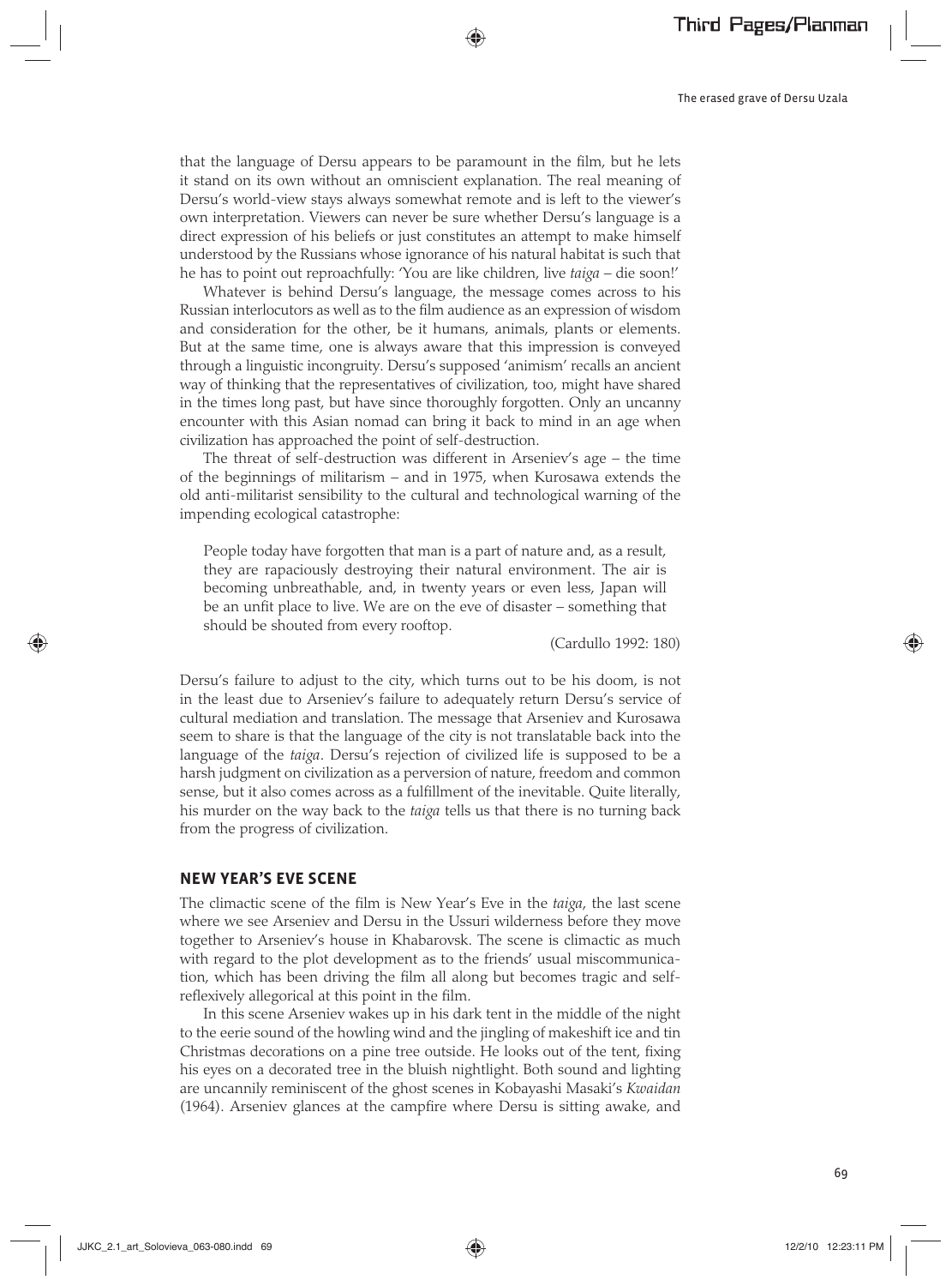finally reclaims his place in the tent where we see him now sitting against the large grayish background of the tent wall undulating in the wind.

⊕

The bonfire outside makes the tent fabric an ideal screen for a shadow play. Right behind Arseniev's back, but in full view of the film audience, a clear-cut shadow of a tiger appears on the left side of the screen and makes a jump across the screen. Alerted by the noise, Arseniev turns his head to the right and to the left of the tiger's trajectory, grabs his rifle, and rushes out of the tent. He sees a highly agitated Dersu standing up, desperately throwing burning logs from the campfire into the darkness around him. Dersu has seen the tiger – sent, he believes, by the forest spirit Kanga to kill him. Kanga's revenge and his own failing eyesight make life in the forest unlivable for Dersu. In horror and despair, Dersu accepts Arseniev's standing invitation to join him in the city. Arseniev is happy to accommodate his friend who has rescued his life on many occasions during his Siberian expeditions; he will pay his debt by saving Dersu's life in return.

However, this climactic moment of their friendship is based on a delusion, full of tragic irony for both characters. The misunderstanding is expressed here through Arseniev's voice-over, in the didactic form of an ethnographer's omniscient comment: Arseniev interprets this night-time incident of agitation about the *amba*, the devilish tiger, as a projection of Dersu's animistic imagination deranged by old age and fear of the taiga. The voice-over relaying this interpretation is accompanied by an image from the earlier scene when Dersu by accident fired at the tiger and thought he had given the sacred animal a fatal injury. The red broken lines drawn as a special effect over the tiger's image convey its subjective quality as Dersu's imagination haunted by guilt and fear. At this moment, the viewer realizes that Arseniev did not really see the shadow of the tiger behind his back, though its presence was unambiguously conveyed to the audience. As usual, Arseniev projects his expectations onto Dersu in this scene. However, what Arseniev ascribes to Dersu's failing eyesight as a hallucination turns out to be Arseniev's own blindness. As the two men's worlds were physically separated through the screen-like wall of the tent that made the tiger's appearance real and physical on one side and invisible and spectral on the other, so is their communication based on mutual blindness and projection. Dersu turns out to be right, and it is Arseniev who is doomed to play the role of helper to the vengeful Kanga. It is precisely his advanced technology, namely the baleful gift to Dersu of the new rifle, which draws him into the myth.

At the moment that Dersu throws himself at Arseniev's feet to ask for help and rescue, he only precipitates the judgment that he fears. And Arseniev, glad to show his resourcefulness, unwillingly and unknowingly seals his friend's role as a victim and his own role as a perpetrator. The characters' embrace in this scene, appearing to express the symmetry of their mutual dedication and reciprocity, turns out to be a tragic embrace of two people blindly caught each in his own destiny and his own guilt.

This scene offers a self-reflexive model for any intercultural communication that (even when conducted with the best intentions and in good faith) is doomed to produce mistakes, misinterpretations, misunderstandings, displacements or false projections, and, moreover, becomes meaningful and significant exactly through its very failure. Kurosawa makes clear by Arseniev's example that the claim to have authentic insight into another's mind is an instance of hubris, which will be punished by an ultimate blindness. The larger dialogue and structure of his film make it clear that successful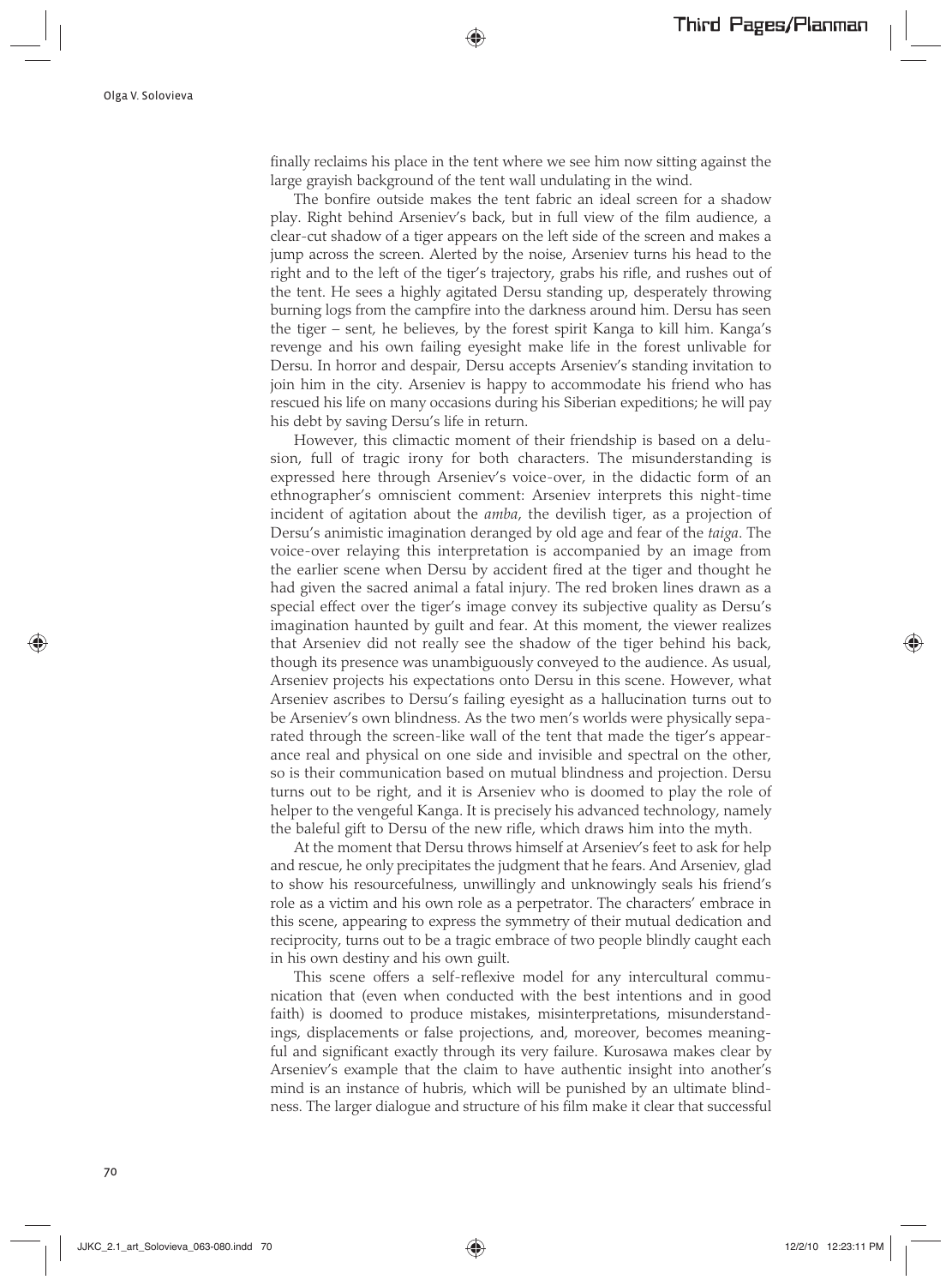intercultural communication can be only figural or allegorical, as he himself turns Arseniev's book into an act of memory and a memorial that conveys the melancholy of strongly felt but never articulated guilt.

The best example of such productive misunderstanding is the famous blizzard scene on the shores of Lake Hanka. Arseniev's and Dersu's respective cultures are visually symbolized by the two objects that the friends always carry along: Dersu's walking stick with a forked top and Arseniev's tripod, tools characteristic of the friends' respective cultures. As the blizzard comes down over Lake Hanka, Dersu ingeniously constructs a hut of dry cattails in which the two friends can keep warm overnight and wait out the storm. The major surprise for Arseniev, when he wakes the next morning, is the fact that Dersu has used his surveying tripod as a supporting structure, integrating this foreign scientific apparatus into the structure of a Udeghe or Nanai yurt.

The intercultural metamorphosis of the tripod does not appear in Arseniev's book. Therefore, Kurosawa's addition of this detail acquires all the more significance. Instead of being an instrument for the processes of scientific measurement and imperial surveillance, the tripod turns out to be a life-saving and sheltering device. It reverts in its cultural function to a more primitive, but at the same time a much more vital and humane, purpose. It comes to embody a symbiosis of cultures; or rather Dersu reveals this hidden potential in Arseniev's technological culture. Technology has its redemptive dimension, if put to the proper use, which in this case is a rather improper one; it also seems to be relevant to Kurosawa's message that the tripod with an optical device mounted on it recalls the setup of a movie camera.

The blizzard by Lake Hanka shows the two friends interchanging their technologies in a genuinely symmetrical relationship. In terms of the plot, the film is shown to be as much about Dersu as about Arseniev's failure to anticipate or prevent his friend's death. He fails to do for Dersu in his own milieu, Khabarovsk, what Dersu did for him in the blizzard scene on Lake Hanka.

### **FILM AS MEMORIAL**

Considering the fact that the narrative of Dersu Uzala is supposed to represent a stream of Arseniev's memories, the absence of shots from his subjective point of view, or of 'subjective' camera-work through a presumed perspective of a character, which Pasolini once called the 'free indirect discourse', seems to be the most striking stylistic feature of the film. (The one exception would be the special-effects shot of the tiger, a hallucination attributed to Dersu.) The film is shot almost exclusively in the format of a long shot, which sometimes widens to a panoramic extreme or narrows to a medium long shot, but never stops conveying a strong sense of epic objectivity and detachment.

In one of the interviews, Kurosawa declared that '[t]he world today is an interplay of Eastern and Western cultures' (Anon 1962: 22). And in fact, the style of *Dersu Uzala* represents a peculiar mixture of Japanese and Soviet-Russian visual aesthetics, both of them, however, used so as to leave the viewers outside the film and prevent their identification with the characters and action on the screen in the manner typical of narrative cinema.

The style of Japanese scroll painting, famously admired by Sergei Eisenstein for its proto-cinematic but non-naturalistic aesthetic, characterizes the gigantic flat surfaces of many panoramic landscapes in the film. Overwhelming in size but rather minimalist and simple in their compositions, they show the tiny human figures projected sometimes as pure silhouettes onto the same plane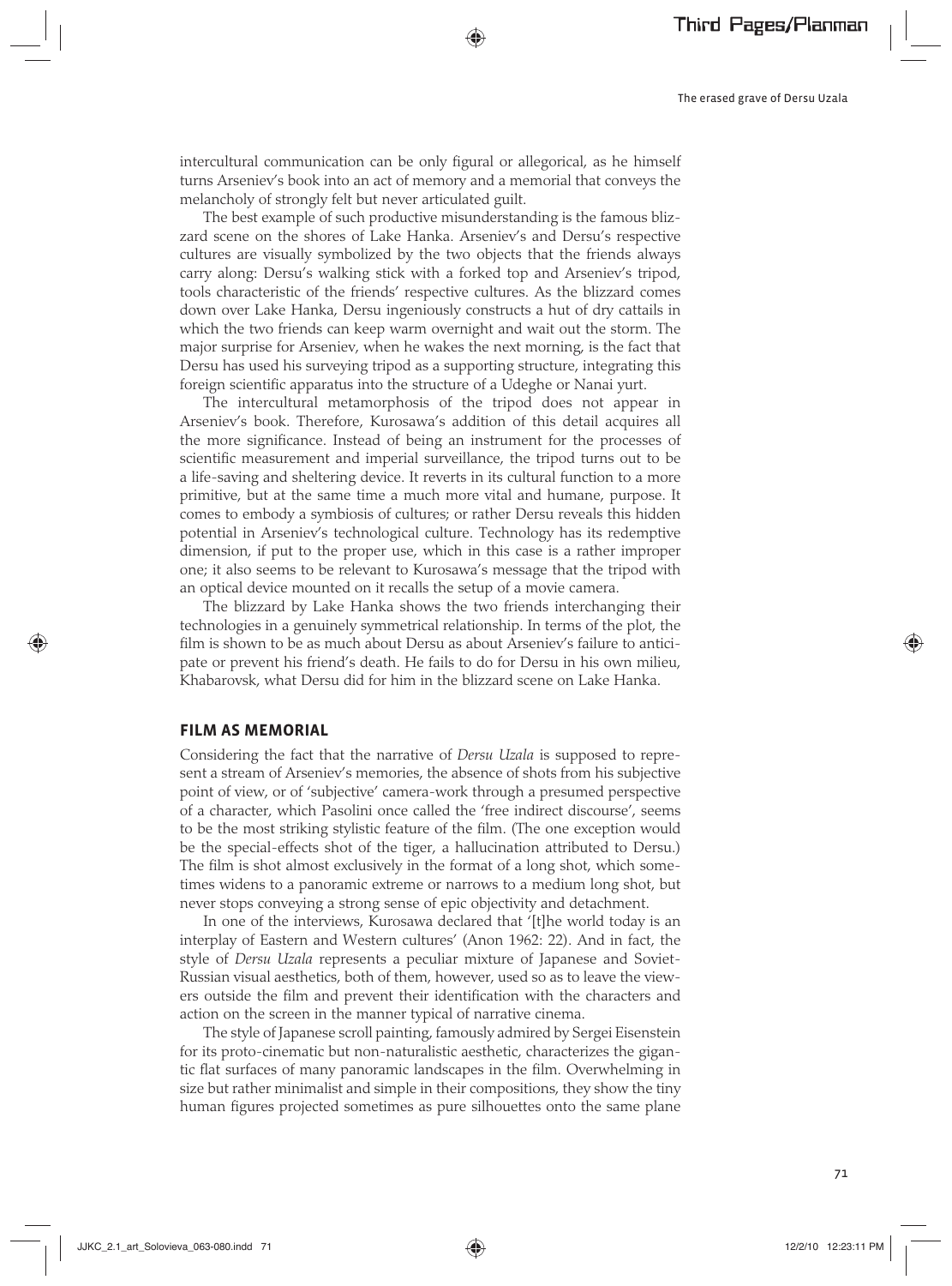

♠

Figure 1: Arseniev, Dersu, and Arseniev's Theodolite against the sky with the moon and the sun.

as the colorful sur-dimensional shapes of the moon or the sun. [Figure 1] The collision on one surface of elements that one would expect in the Western visual regime since the Renaissance to be either 'foreground' or 'background' unsettles the sense of proportion between human being and elements and makes nature appear as an alien, sublime force, an entity in its own right, not just a backdrop to the human action.

In the scenes staging human interaction, for which the panoramic 70mm format is too large, Kurosawa uses the visual illusionism of the shot compositions framed with tree trunks or the darkened night-time settings in order to highlight the human figures, who are most of the time dwarfed by the expanses of nature. This type of enclosed *mise-en-scène*, usually organized around a bonfire or concentrated in a hut or a tent, comes across as a naturalistic theatrical microcosm of Stanislavsky's stage with the camera occupying the stable position of the 'fourth wall' [Figure 2].



⊕

Figure 2: Arseniev, Dersu, and the Russian soldiers around the campfire.

◈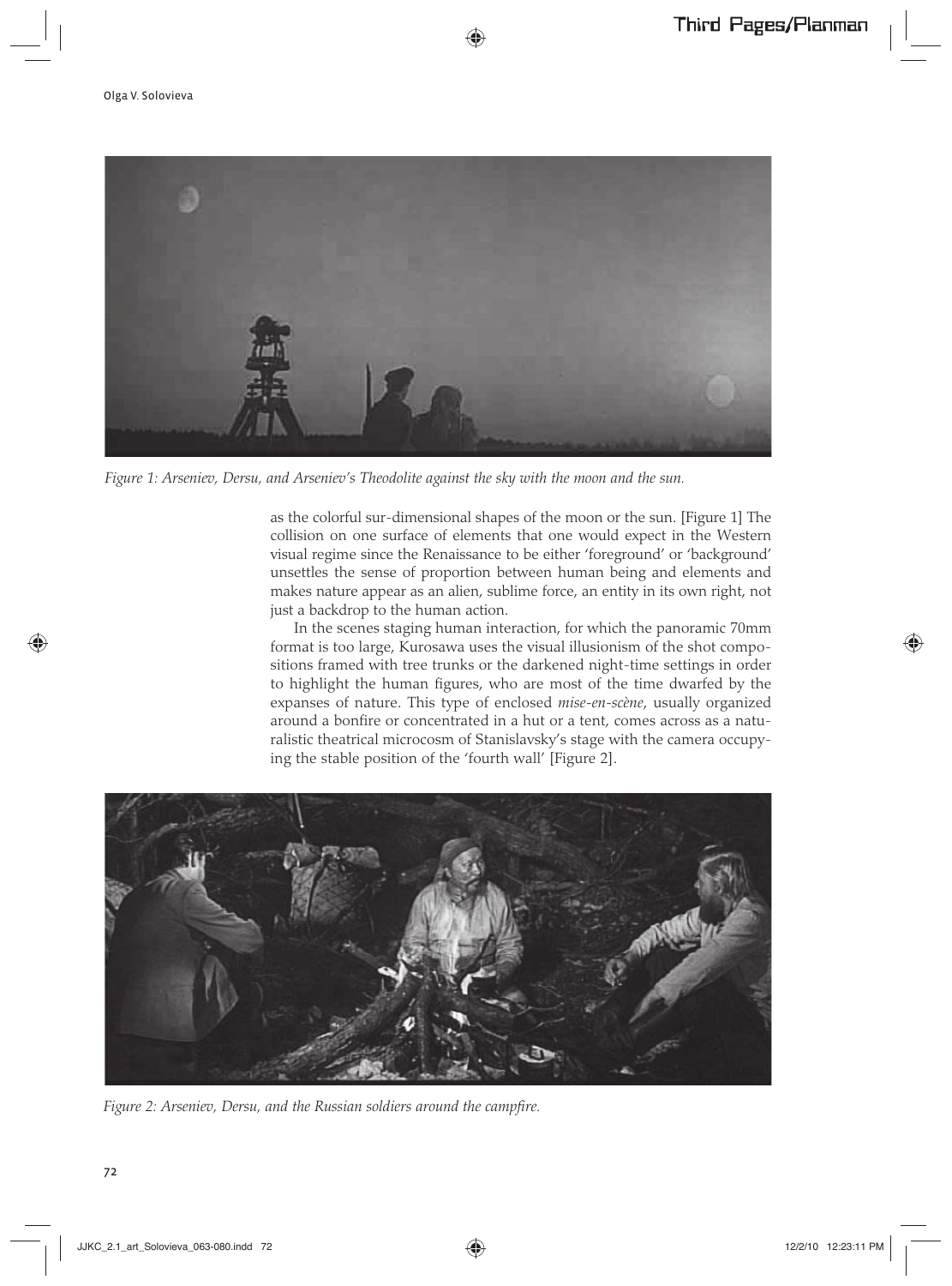In these cases we can see clearly each person's posture and facial expression and witness a dialogue uninterrupted or punctuated by editing so that the meaning of the scene is up to the acting and blocking alone (Niogret 1995: 51). In fact, both stars Maksim Munzuk (Dersu) and Yuri Solomin (Arseniev) were trained as theater actors and pursued their careers on stage. And the film gives them space for creating realistic, psychologically convincing characters. *Distanciation* is achieved not through editing or acting but through the dissonant portrayal of their environment. Ironically, in this film shot mostly on location and dedicated to nature, Kurosawa engages all means available to denaturalize the *taiga* in a pictorial or theatrical way.

Kurosawa's idiosyncratic style suggests that he is concerned with enclosing reality, the realistic characters and their adventures in Siberia, in a showcase of memory. Moreover, he is concerned not with a representation of the flow of memory as a character's (Arseniev's) subjective, psychological experience, but as an objective process of historicization and memorialization of the bygone past. Therefore the exact historical dates of the expeditions figure in so visually prominent a manner in the film. And therefore, the film emulates visually the style of a two-dimensional still photograph, a pictorial sketch, or a three-dimensional model of a sculptured group conveyed by the theatrical mise-en-scène. The long takes are to convey the time which stopped flowing, being confined within a shot, instead of being conveyed through their sequence.

At a certain point in the film, Kurosawa inserts a series of still photographs, posing Arseniev's troop with Dersu in an actual reenactment of historical photographs. These quasi-stills reveal why the whole film is shot from a straight-on angle and appears to be staged at a theatrical distance. The scenes from the bygone past are supposed to be animated and put on display as pieces of historical evidence. The surrounding space preserves the memories like amber – intact but taken out of their context in life. The images become the traces of an epic, depersonalized, collective memory reminiscent of Daniel Libeskind's compositions in the Jewish Museum in Berlin, where the family photographs, letters and stationary objects of the victims are displayed in dark box-like enclaves inside the walls, which the visitor can access only through the straight-on angle perspective of a peephole in the darkened glass.

The aura of the film conveys a sense of sadness that goes beyond the tragic death of the book's protagonist. In his preface to the 1921 edition of his book, Arseniev explains that Dersu's clan, who formerly lived along the river Ulahe and practiced hunting, had died out totally by 1908 (Arseniev 1921: ii-iii). Dersu was the last of three survivors, two of whom had been killed by the Chinese in 1901. Not just Dersu, but Arseniev himself belonged to a tragically endangered species. Having been an officer of the Tsarist Army during his assignment to explore the Far Eastern borders of the empire, Arseniev received a warrant for arrest shortly before his natural death in 1930. His widow, arrested in 1937, was shot as a Japanese spy in 1938. His brother, a hero of the Russo-Japanese War, met the same fate, and Arseniev's daughter spent ten years in the labour camps.

The background of the Tuvan actor Maksim Munzuk, who played Dersu Uzala in the film, is also not free of tragic shadows. He became an orphan during the Russian Civil War when the Bolshevik Army made its way through Siberia. Since the boy was interested in the arts early in life and had some background in music and painting, as Vladimir Vasiliev, Kurosawa's Russian assistant director, vaguely reports in his book about Munzuk, we can easily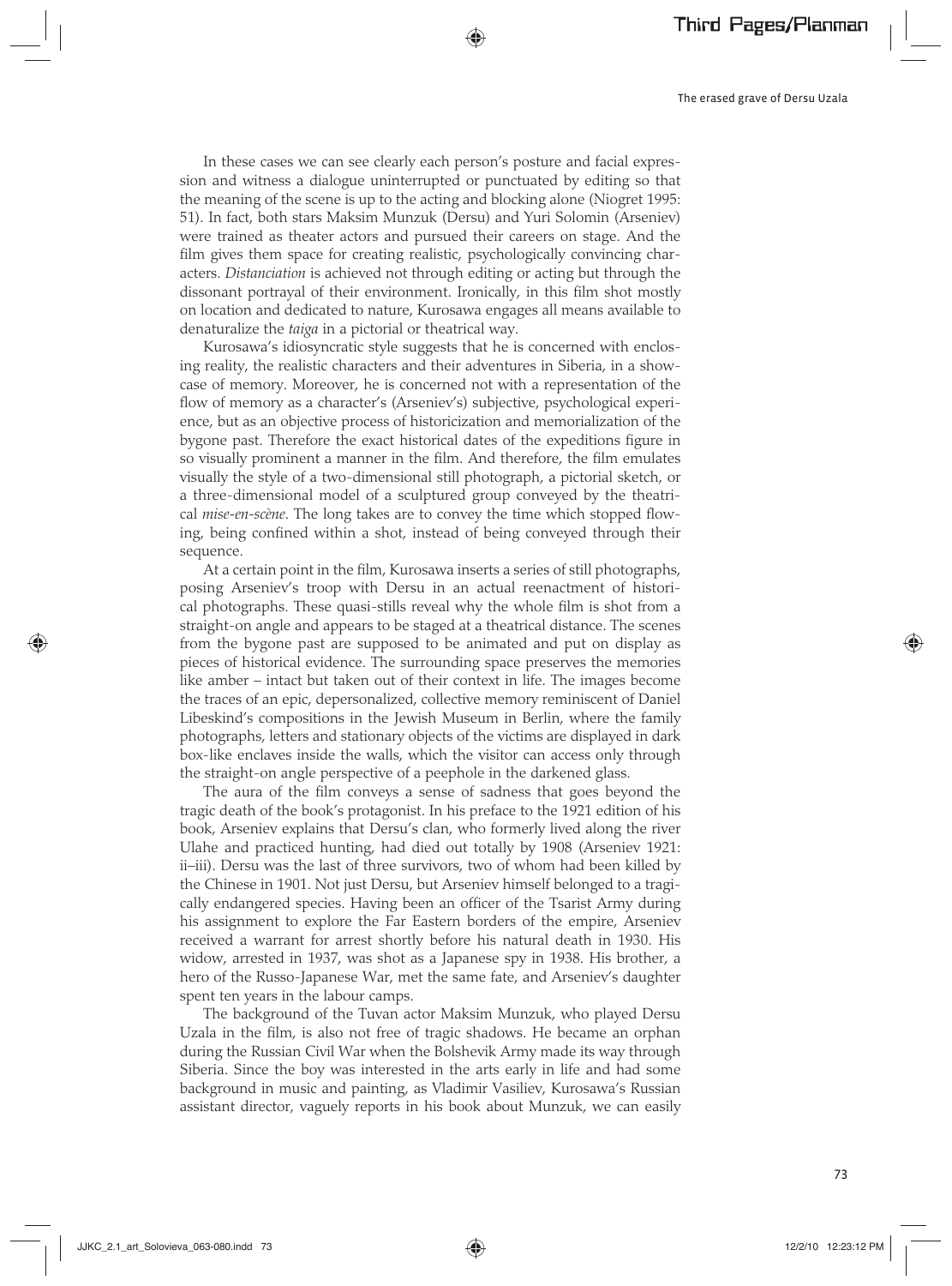1. Owen Lattimore, visiting the Sungari region in 1933, found the Goldi in an advanced state of decline, which he blamed on the pressure of the Chinese settler population (Lattimore 1933: 20-1). Russian colonization exerted similar pressures to the north On the measures taken by the Japanese colonial administration to control the Nanai/ Goldi/Hezhe, see 'Minzu wenti wuzhong congshu' Heilongjiang sheng bianji zu (1987:  $16 - 17$ ).

assume that Munzuk's parents were not necessarily farm hands but maybe farm owners - in any case, they belonged to an imperiled social class (Vasiliev 1979: 22). The actor was brought up in a Soviet orphanage according to the ideals of the Soviet ideology and made his artistic career through the entertainment division of the Red Army. With the role of Dersu, he was uncannily unlearning his Russian 'civilized' self and returning to his own ancestors' Siberian roots, as Arseniev portrayed them in his book.

⊕

And finally, Kurosawa himself embarked on Dersu Uzala shortly after his own suicide attempt, prompted by many reasons among which was the lack of recognition and success of his work in Japan. For Kurosawa, the return to Dersu Uzala recalled the time of Japanese militarism for which, as he mentioned above, Tsarist Russia furnished an analogy, but perhaps was better compared to the militarism and totalitarianism of the new Soviet State. It was a return to a book that had once offered him material and occasion for a silent resistance. Kurosawa was often criticized for having 'evasive political views' because usually he refused to explain his films, referring the critics and audiences to the films themselves. This advice should also be followed in the case of Dersu Uzala, despite Kurosawa's uncustomary volubility with regard to this film.

Kurosawa's film constitutes a nostalgic glance back at the pan-Asian space without borders at the time before the major tragedies of the century had happened, but it is made with historic knowledge of the things to come. This knowledge, to which the characters themselves are still blind, accounts for the film's idiosyncratically turn-of-the-century Chekhovian dramatism, which the Russian playwright called undercurrent. An undercurrent designates an unexpressed or understated conflict, or rather a tension in the situation, or in the characters' relationship, which is hidden under the seemingly calm and uneventful appearance of things. Like the river crossed by the explorers at one moment in the film, a stream of calm appearance can harbour a dangerous current leading to a hazardous waterfall.

Maybe the most uncanny and important dramatic undercurrent of the film with its focus on Dersu's grave is the historical fact that Dersu comes from the Siberian branch of the Goldi tribe. The closely related Nanai, known in Chinese as Hezhe, in nearby Manchuria were almost totally exterminated by the Japanese during their occupation of this territory in 1930s under the auspices of imperial race theory.<sup>1</sup>

The treatment of nomadic peoples in the Japanese-dominated areas of Manchuria was ambiguous: on the one hand, the Tungusic aboriginal populations were claimed to be kin to the ancestors of the Japanese, and thus the ethnographic justification for a common political destiny of the peoples of Northeast Asia under Japanese dominion; but the Nanai and other nomadic hunter groups were regarded by the colonial administration as little better than gypsies and treated as an inferior race, herded into concentration camps, forced to endure military service during the traditional hunting season, and nearly exterminated in the fifteen years of the Manchukuo state's existence (Duara 2003: 180–8).

The victims of this genocide – for which no acknowledgment or repentance have ever been expressed - acquire a face in their ethnic kinsman Dersu Uzala across the Russian border, a member of an ethnicity that was similarly dying out under Russian and Chinese forays into Siberian territory. With this historical fact in mind, Dersu's wisdom and culture are not just those of primordial mankind, but those of a particular people exterminated as subhuman for their alleged lack of wisdom and culture. This message is encoded in the film as silently as are its other references to the Russo-Japanese war and other wars to come.

⊕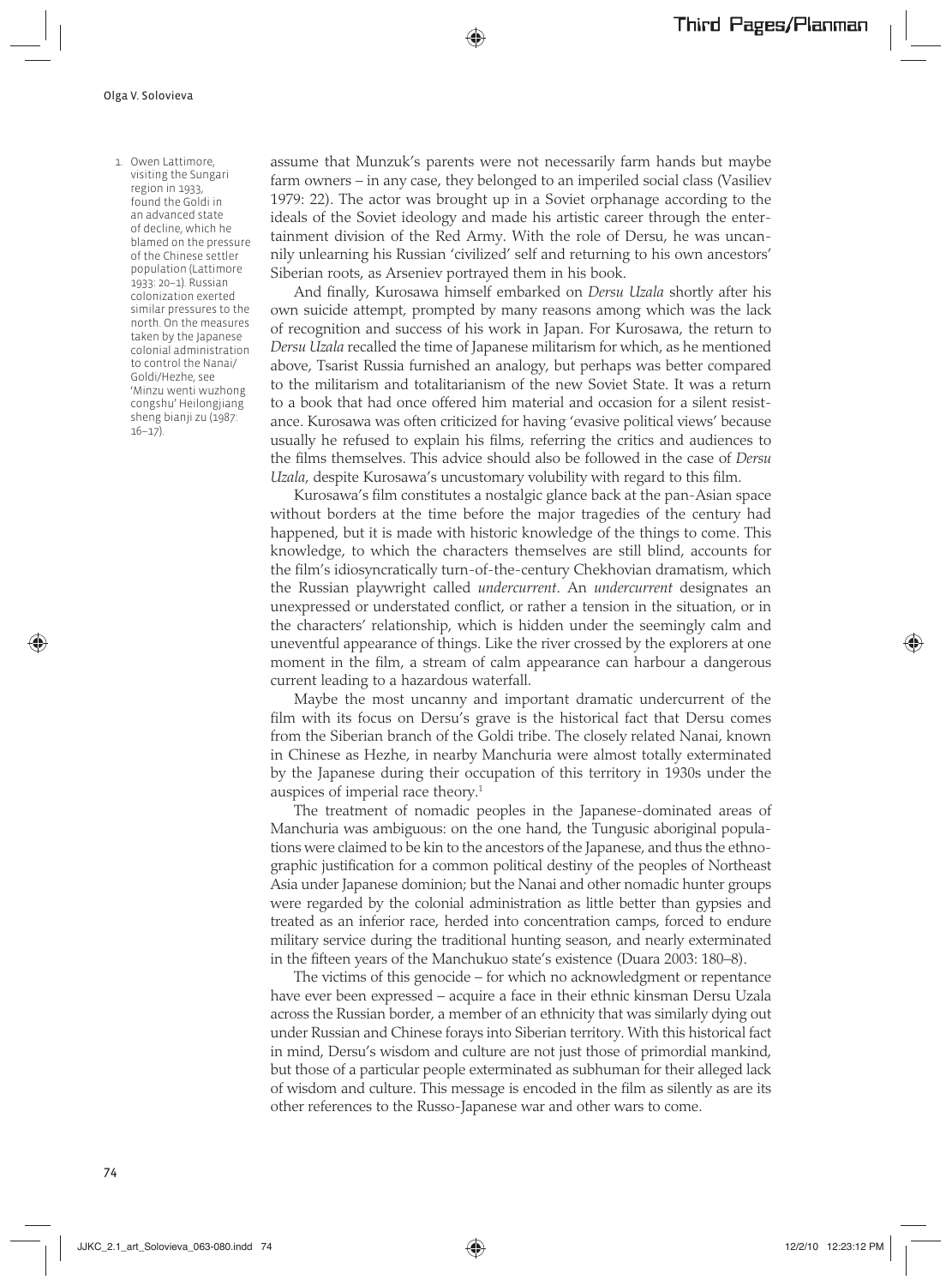The erased grave of Dersu Uzala



♠

Figure 3: Arseniev and the historical Dersu with a Forking Stick.

The grave of Dersu Uzala is erased by the encroachments of civilization, but this civilization is not just that of the Russian Tsarist and then Soviet Empire. A Japanese audience can equally see itself as complicit in the erasure of Dersu's grave in Manchuria - an erasure for which Kurosawa tries to compensate cinematically by ending the film with Arseniev erecting Dersu's walking stick as a makeshift memorial over his grave. The last shot is a close-up of the forked upper side of the walking stick that has accompanied Dersu throughout the film.

The forked stick of the real Dersu, as we can judge from historical photographs, was held with the fork down to the earth [Figure 3]. Kurosawa turns it ⊕

◈

 $\bigcirc$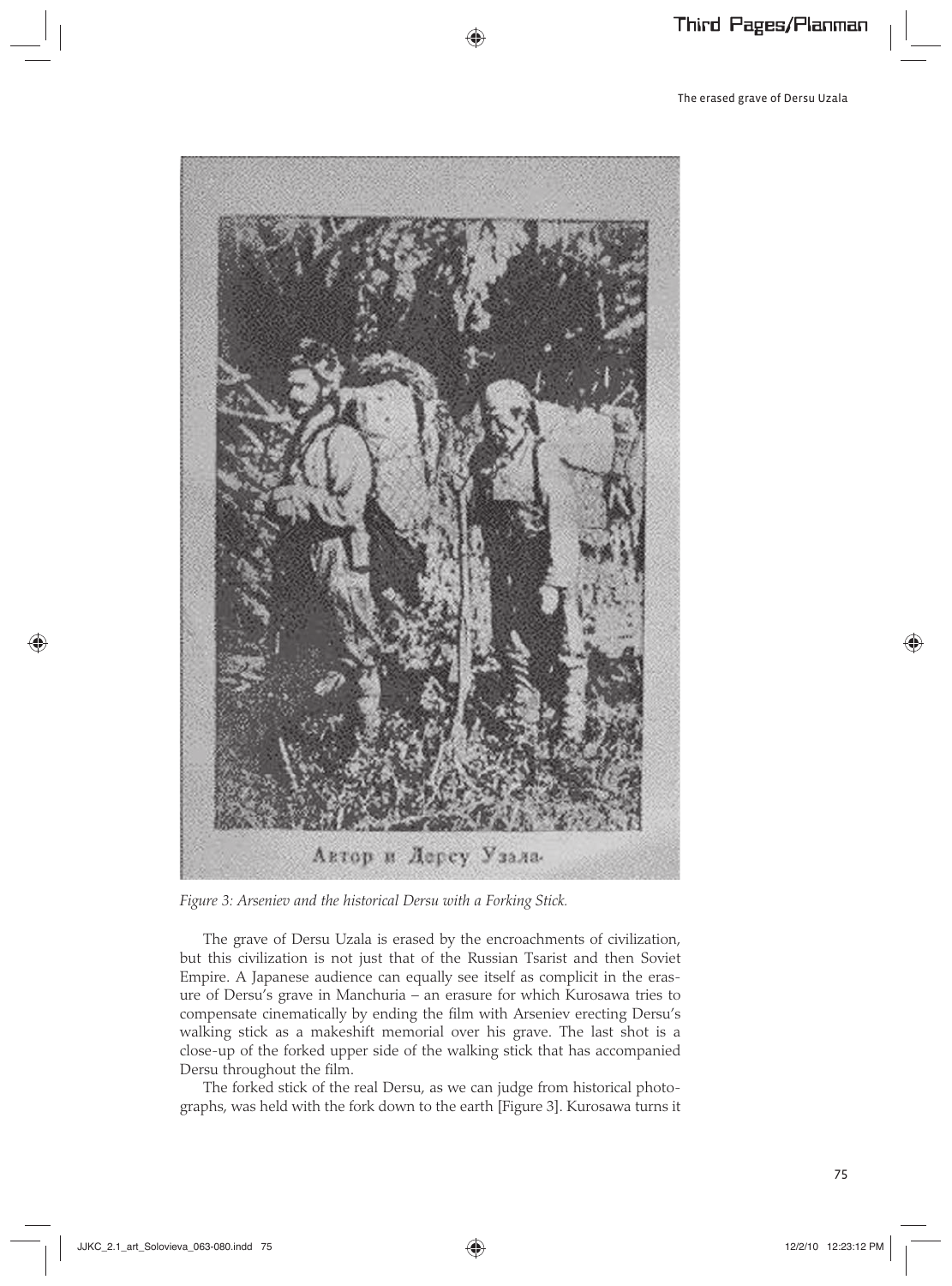Olga V. Solovieva



◈

Figure 4: The Nanai Shamanic Symbol.

meaningfully downside up, to make the fork visible. This is not just a random choice. The forked stick represents the Nanai shamanic symbol of the World Tree and becomes a visual leitmotif of the film. The whole cosmology of the Nanai is condensed in this sign. Pointing to a Nanai shamanic drawing, the ethnographer Tatyana Sem explains:

In the Nanai shamanic drawing the World Tree in the sky of the Universe has a crown in the form of two trees: the Tree of Life and the snowy Tree of the Weather; on the earth the Tree of the Spirits stands with its roots upwards. If you join the crown and roots with an imaginary line of one tree trunk, it looks like the World Tree with a fork connecting all the worlds of the Universe from the above to the below and dividing the World Egg along the vertical line (the seven-layer sky above and the earth below) as well as along the horizontal line (ancestors on the righthand side and people on the left). [Figure 4]

76

◈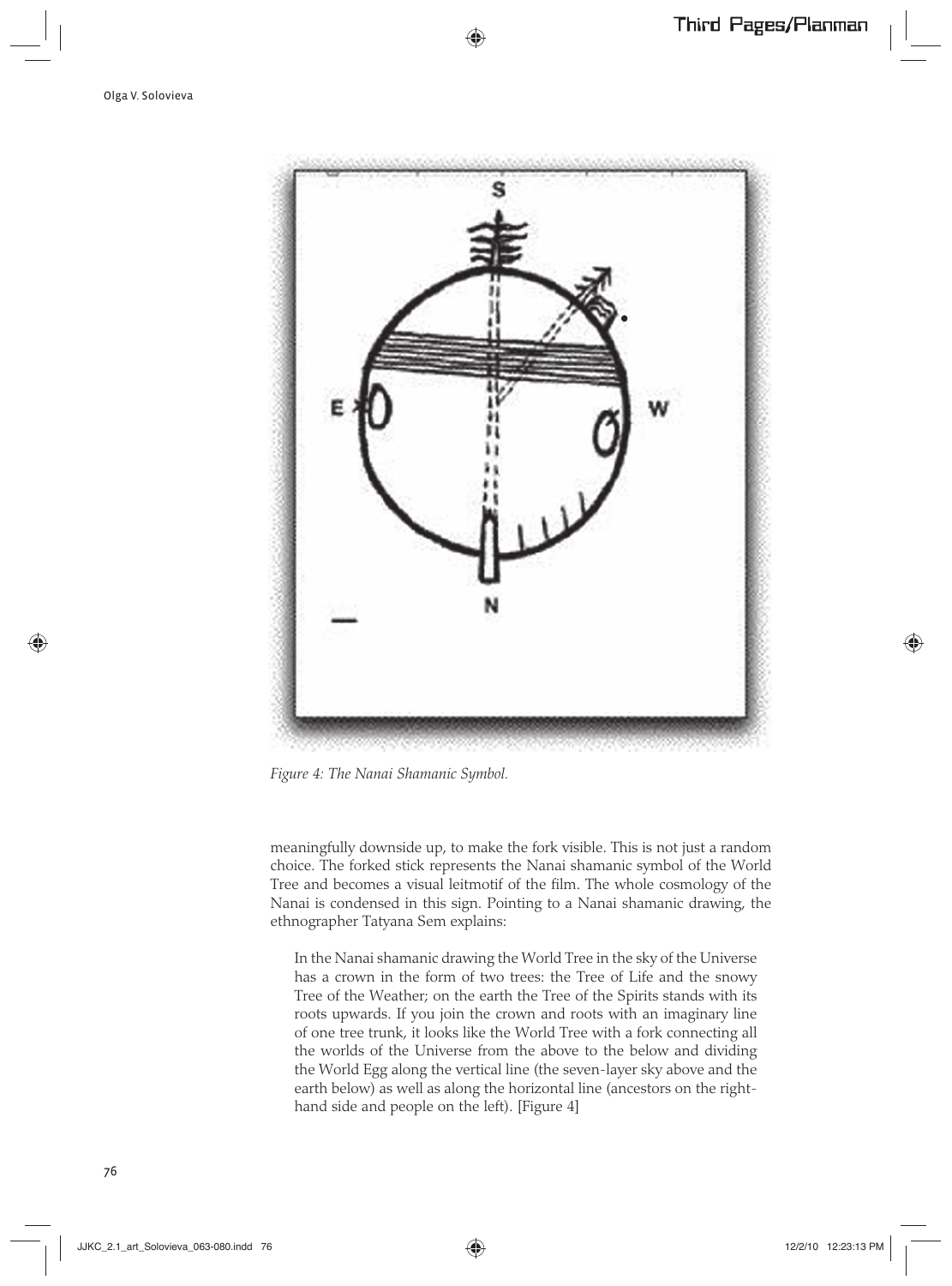The erased grave of Dersu Uzala



⊕

Figure 5: The Nanai Fork over Dersu's grave.

Taken out of the film's context and frozen into a sign on its own, this symbol transcends its intimate function as a memorial for Arseniev's deceased friend and becomes a symbol for a whole ethnicity that has suddenly disappeared from the surface of the Earth [Figure 5]. Not in vain, Kurosawa insisted that he wouldn't make a film without interest for the Japanese audience. And it is hardly surprising that his film encountered only a lukewarm reception in Japan, with Kurosawa being unwilling to announce its message from the rooftops. It was up to his viewers to search for his film's meaning. But to uncover this meaning was definitely not a comfortable enterprise.

Rayns' interview question about the relation between Japanese militarism and Kurosawa's film-making is more than apt. Would Kurosawa have become so interested in Arseniev's rather obscure book at the time of the Second World War if the national situation, as Rayns puts it, had been different? When coming across Arseniev's book with its central Nanai character, Kurosawa, it seems, seized upon the idea of the book as a memorial, as well as upon Arseniev's metaphor about the cinematic nature of memory.

Dersu Uzala is Kurosawa's only film shot outside Japan. And it is not without significance that for this international production he chose a topic in which Japan could share by way of commemorating the forgotten. Today, when the major trend of Kurosawa research consists in taking his work out of the framework of the binary opposition between East and West in order to see it in a network of global cinematic culture, this film can stand for Kurosawa's repeated attempt to make his cinema into Japan's entryway into the global community of nations.

The price of this entry was the acknowledgment as well as forgetting of uncomfortable historical facts. What Ernest Renan described in 1882 as the cultural process that constitutes a nation applied after the two world wars also to the constitution of global communities:

Forgetting, and I would even add, historical error are an essential factor in the creation of a nation, and for this reason the advance of historical studies often presents a danger for nationality [...]. Take the cities of Salonica or Smyrna, where you will find five or six communities,

⊕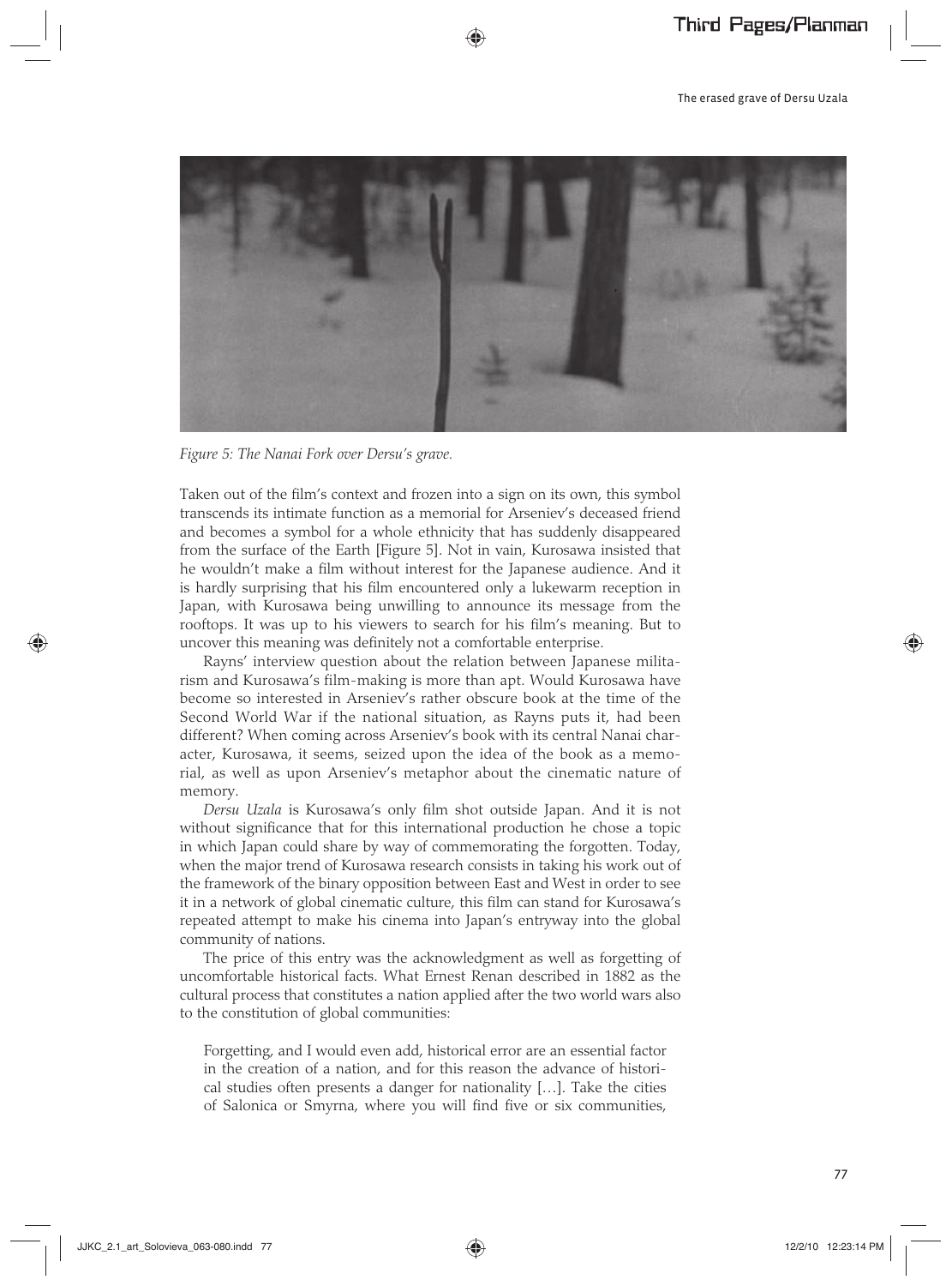each with its own memories, but as a group holding almost nothing in common. But it is essential to a nation that all individuals have a great many things in common, and also that all of them must have forgotten a number of things.

⊕

(Renan 1882: 7-9; translation by Haun Saussy)

The detour by the adaptation of a Russian source, Arseniev's book, allowed Kurosawa to restore Dersu's grave in a pan-Asian space on the Manchurian border so that the Japanese could join in their remembering and forgetting of the genocide with the whole modern world, thus entering a global community via the memorial magic of cinema.

### **REFERENCES**

- Anon (1962), 'Akira Kurosawa: Japan's Poet Laureate of Film', in B. Cardullo (ed.) (2008), Show Business Illustrated, Akira Kurosawa: Interviews, Jackson: University Press of Mississippi, pp. 20-23.
- Arseniev, Vladimir K. ([1928] 1996), Dersu The Trapper (trans. M. Burr), New York: McPherson & Company.
- Арсеньев, Владимир К. (1921), По Уссурийскому Краю/In the Ussuri Region, Владивосток: Эхо.
- Cardullo, Bert (1992), "'I Am Simply a Maker of Films": A Visit with the Sensei of the Cinema', in B. Cardullo (ed.) (2008), Akira Kurosawa: Interviews, Jackson: University Press of Mississippi, pp. 166-181.
- Duara, Prasenjit (2003), Sovereignty and Authenticity: Manchukuo and the East Asian Modern, London: Rowman & Littlefield.
- Galbraith, Stuart, IV (2001), The Emperor and the Wolf: The Lives and Films of Akira Kurosawa and Toshiro Mifune, New York: Farrar, Straus & Giroux.
- Goodwin, James (1994), Akira Kurosawa and Intertextual Cinema, Baltimore/ London: The Johns Hopkins University Press.
- Kopper, John M. (1991), 'Akira Kurosawa's Dersu Uzala and the Imperial Vision', in G. Gillespie and André Lorant (eds) (1995), The Force of Vision 3: Powers of Narration. Proceedings of the XIIIth Congress of the International Comparative Literature Association, Tokyo: University of Tokyo Press, pp. 195-203.
- Lattimore, Owen (1933), The Gold Tribe: 'Fish-Skin Tatars' of the Lower Sungari, Menasha, Wisconsin: American Anthropological Association.
- Martinez, Dolores P. (2009), Remaking Kurosawa: Translations and Permutations in Global Cinema, New York, N.Y.: Palgrave Macmillan.
- 'Minzu wenti wuzhong congshu' Heilongjiang sheng bianjizu/Heilongjiang Province editorial committee for the 'Five-Part Reference Collection on Ethnic Questions' (1987), Hezhezu shehui lishi diaocha/An Investigation into the Society and History of the Hezhe People, Mudanjiang: Heilongjiang chaoxian minzu chubanshe.
- Nichols, Johanna (1993), 'Stereotyping Interethnic Communication: The Siberian Native in Soviet Literature', in G. Diment and Y. Slezkine (eds) (1993), Between Heaven and Hell: The Myth of Siberia in Russian Culture, New York: St. Martin's Press, pp. 185-214.
- Niogret, Hubert (1995), Akira Kurosawa, Paris: Éditions Payot & Rivages.
- Rayns, Tony (1981), 'Tokyo Stories: Kurosawa Interviewed', in B. Cardullo (ed.) (2008)*, Akira Kurosawa: Interviews,* Jackson: University Press of Mississippi, pp. 76–86.
- Renan, Ernest (1882), Qu'est-ce qu'une nation? Paris: Calmann-Lévy.

◈

(▲)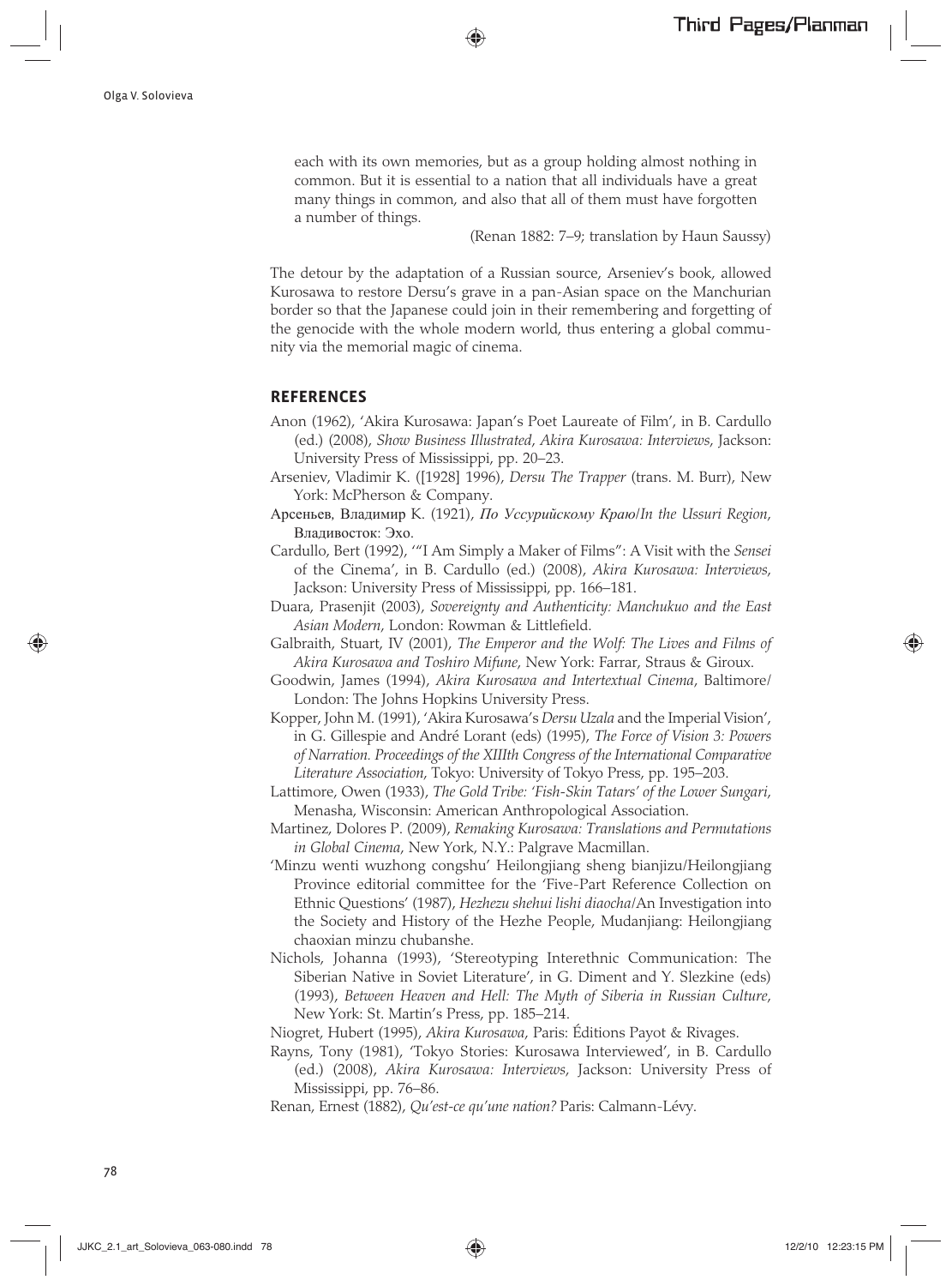Stone, Judy (1991), 'Akira Kurosawa', in B. Cardullo (ed.) (2008), Akira Kurosawa: Interviews, Jackson: University Press of Mississippi, pp. 159-165.

♠

Sem, Tatyana (n.d.), 'The Nanai National Mentality and World Model' (trans. Tiina Mällo), http://www.erm.ee/?node=191. Accessed 7 September 2009.

Vasiliev, Vladimir (1979), Maksim Munzuk: Dersu Uzala, Kyzyl: Tuvin Publishers. Yoshimoto, Mitsuhiro (2000), Kurosawa: Film Studies and Japanese Cinema,

Durham, NC: Duke University Press.

### **SUGGESTED CITATION**

Solovieva, O. V. (2010), 'The erased grave of Dersu Uzala: Kurosawa's cinema of memory and mourning', Journal of Japanese and Korean Cinema 2: 1, pp. 63-79, doi: 10.1386/jjkc.2.1.63\_1

### **CONTRIBUTOR DETAILS**

Olga Solovieva received her Ph.D. in Comparative Literature and Film Studies at Yale. She has taught in the film studies programmes at Smith College, Yale College and Georgia Tech. Currently, she is a research fellow at the Museum of Prints and Drawings of the Prussian Cultural Heritage Foundation in Berlin.

E-mail: olenkaso@gmail.com

⊕